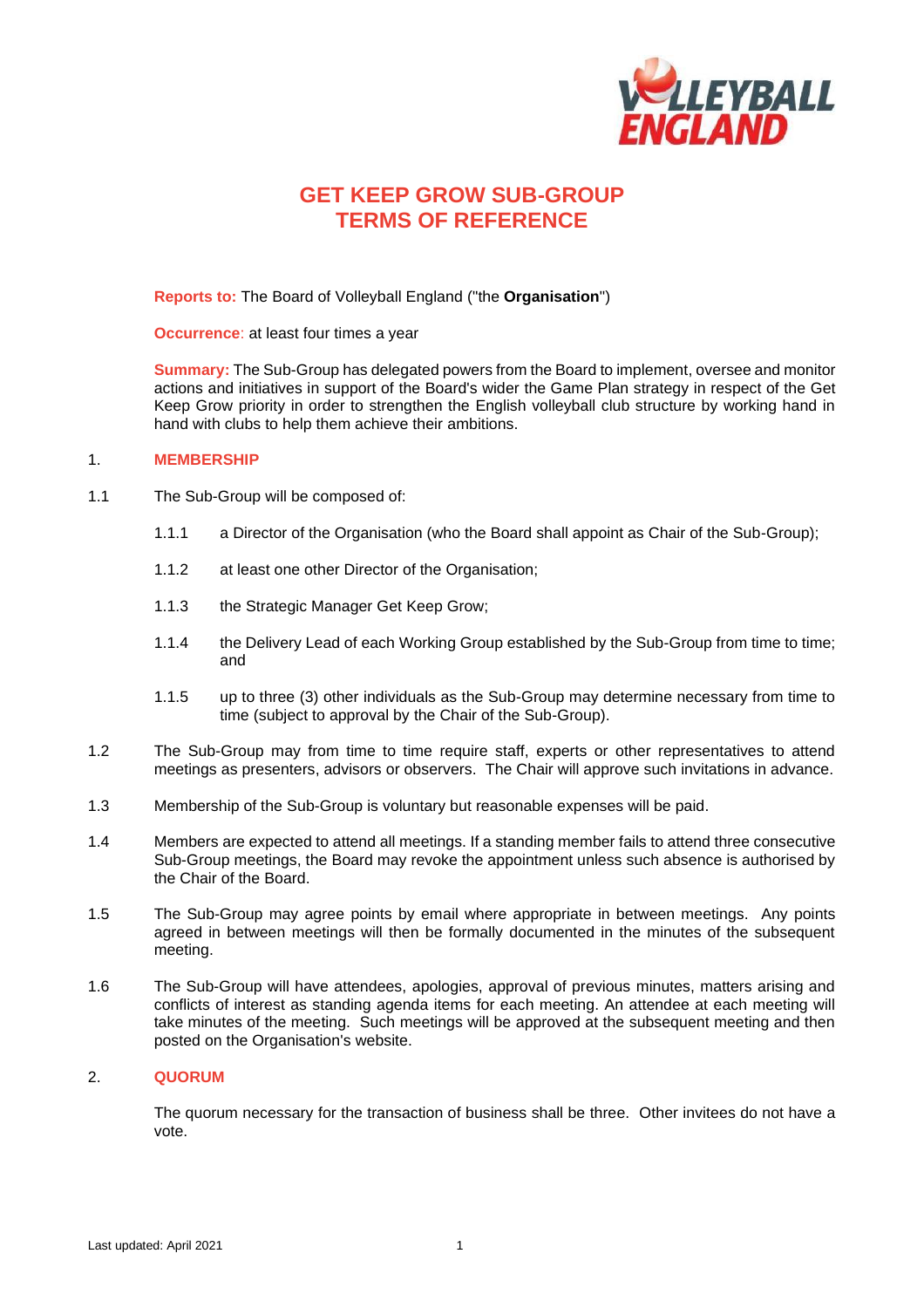

### 3. **WORKING GROUPS**

- 3.1 The Sub-Group may (subject to prior approval by the Board) decide to form Working Groups with responsibility for the implementation and/or development of any specific projects within its responsibility. Where it does so the Sub-Group remains responsible for the management, oversight and reporting in respect of any such project at all times.
- 3.2 The Working Groups established by the Get Keep Grow Sub-Group at any time shall be as set out in the [Framework Document.](https://www.volleyballengland.org/about_us/about_us_/governance) Such Framework Document shall be updated by the Board on the establishment of any new Working Group.

#### 4. **TERMS OF REFERENCE**

4.1 The Sub-Group shall:

| <b>No</b> | <b>Activity</b>                                                                                                                                                                                                             | <b>Report to</b><br><b>Board</b>               | <b>Board</b><br><b>Approval</b> |
|-----------|-----------------------------------------------------------------------------------------------------------------------------------------------------------------------------------------------------------------------------|------------------------------------------------|---------------------------------|
| 1.        | Be responsible for the Get Keep Grow priority - to look to further<br>strengthen the English volleyball club structure by working hand<br>in hand with clubs to help them achieve their ambitions.                          | $Y -$<br>at<br>each<br><b>Board</b><br>meeting |                                 |
| 2.        | Develop an annual set of projects which will contribute to the Get<br>Keep Grow priority and submit to the Board for approval.                                                                                              |                                                | Y                               |
| 3.        | Maintain oversight of the approved projects and report to the<br>Board on progress (using a RAG status) and any concerns<br>arising.                                                                                        | Y.<br>at<br>each<br><b>Board</b><br>meeting    |                                 |
| 4.        | Consider any additional projects required to contribute to the Get<br>Keep Grow priority outside of the annual agreed set and submit<br>to the Board for approval.                                                          |                                                | Y                               |
| 5.        | Consider the establishment of Working Groups as required in<br>order to deliver the relevant projects and to develop the Get Keep<br>Grow priority and submit any new Working Groups required to<br>the Board for approval. |                                                | Y                               |
| 6.        | Providing the Board with expert advice and input on key<br>initiatives/issues, related to the Get Keep Grow priority, in line<br>with the Organisation's strategy (the Game Plan)                                           | Y<br>as<br>required                            |                                 |
| 7.        | Provide the Board with information about the outcomes and<br>impact of key initiatives, related to the Get Keep Grow priority                                                                                               | Y.<br>as<br>required                           |                                 |
| 8.        | Provide the Board with advice and recommendations related to<br>the Get Keep Grow priority                                                                                                                                  | Y.<br>as<br>required                           |                                 |

## 5. **REPORTING AND APPROVALS**

- 5.1 The Sub-Group shall report to the Board in respect of:
	- 5.1.1 the matters referred to in paragraph 4 above;